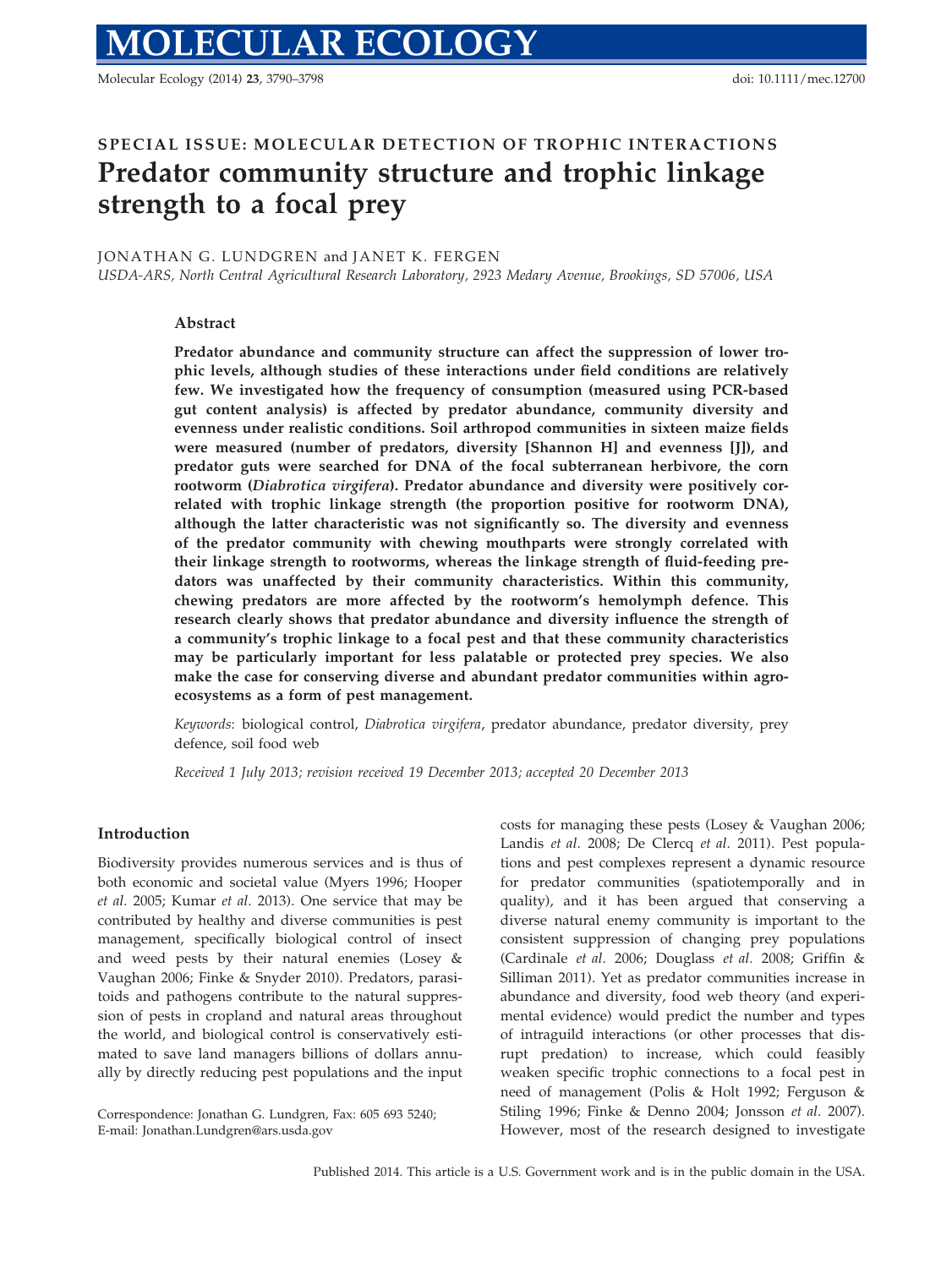these interactions have been in easily manipulated 'mesocosms', the results of which may or may not translate well to actual field conditions (O'Connor & Bruno 2009).

Molecular gut content analysis represents an important way to study the strength of trophic interactions with minimal disruption of an animal's natural feeding behaviour. Techniques that use a food's DNA as a food-specific marker can provide a clear picture of the diversity of organisms that consume a focal food item (Chen et al. 2000; Fournier et al. 2008; King et al. 2010; Eitzinger & Traugott 2011; Lundgren & Fergen 2011; Opatovsky et al. 2012). This is particularly useful in soil systems, where direct observation of predation events and use of sentinel, subterranean prey are challenging. Using gut content analysis and food-associated markers, a diversity of relative specific predator–prey linkages have been established to key agricultural pests in the soil (Chen et al. 2000; Symondson et al. 2000; Juen & Traugott 2007; Lundgren et al. 2009c, 2013; King et al. 2010), which has helped to support conservation biological control efforts. The use of gut content analysis to establish the relative trophic linkages of several arthropod communities to a focal pest has received much less attention than examining the relative strengths of particular species within a community to a focal food item (essentially identifying which members of the community are most important biological control agents). One motivation for focusing on the relative trophic linkages of different and entire predator communities is that this approach would allow measuring how communities representing a continuum in structure (abundance, diversity, evenness, etc.) respond trophically to a target pest.

The predator community of corn rootworm represents a good study system for exploring how a predator community's structure influences its relative trophic reliance on a focal prey species. Corn rootworms (specifically the western corn rootworm, Diabrotica virgifera virgifera LeConte, Coleoptera: Chrysomelidae) costs farmers billions of dollars to control (Gray et al. 2009). Recent interest in conservation biological control of this pest has identified dozens of predators that consume the subterranean eggs and larvae of rootworms within North American and European maize fields (Lundgren et al. 2009b,c; Toepfer et al. 2009). Rootworm phenology, feeding behaviour within the root and defences have all been implicated in determining which of the predator complex are most influential in managing rootworms in the field, although clear keystone predators of this pest have not been identified. Perhaps more importantly, efforts have shown that conserving entire predator communities can reduce rootworm abundance and damage to maize roots (Lundgren &

Fergen 2010, 2011), although the aspects of these predator communities that are contributing to rootworm management remain unexplored. The aim of our study was to test on a field-scale whether increasing predator community abundance, diversity and evenness results in stronger or weaker trophic linkages to a focal food, thereby helping to resolve whether predator diversity is a source or sink for biological control programmes under realistic conditions.

## Materials and methods

#### Field sites

Research was conducted at the Eastern South Dakota Soil and Water Research Farm in 2009 and 2010 (44.3491, 96.8121; latitude, longitude). Eight no-till cornfields  $(18 \times 24 \text{ m})$  were established in both study years in locations. Maize (Dekalb® hybrid DKC 44-92, Monsanto Company, St Louis Missouri, USA) was planted on 22 May 2009 and 21 May 2010. Seed was planted to a depth of 5 cm with 80 000 seeds ha<sup>-1</sup> and 75 cm row spacing. Maize was preceded by soybeans, ensuring that rootworm populations were absent from the fields. At least 12 m of grassy margins separated the experimental fields. Herbicide was sprayed on each plot directly before planting to remove all vegetation. In 2009, 1.6 L ha<sup>-1</sup> glyphosate (Roundup Weathermax<sup>®</sup>, Monsanto Company) and  $2.3 \text{ L} \text{ ha}^{-1}$  S-metolachlor (Dual Magnum II<sup>®</sup>, Syngenta, Greensboro, North Carolina, USA) were sprayed on fields to control weeds; in 2010, 3.2 L ha<sup>-1</sup> glyphosate (Roundup Weathermax) was used. Maize was fertilized at a rate of 84 kg ammonium nitrate  $ha^{-1}$  using a drop spreader on 9 July 2010.

Three patches in each field were infested with eggs of western corn rootworm on 23 April 2009 and 15 April 2010 (Sutter & Branson 1986). The three infestation levels were 3300, 1300 and 164 eggs row- $m^{-1}$ . Each infestation level was randomly assigned to one quadrant of each field (the fourth quadrant was uninfested) and was situated in a central  $6 \times 3$  m patch within that quadrat (thus, infested areas were 6 m from any other infested area of the plot). Infestations were conducted using a tractor-mounted rootworm egg infester (Sutter & Branson 1986). This approach ensured that a standardized series of rootworm infestations were present in every field.

#### Arthropod collections

Soil arthropod communities were collected from the soil column using soil cores. Arthropods within these cores move slowly among habitats relative to surface-dwelling arthropods (J. G. L., personal communication), reducing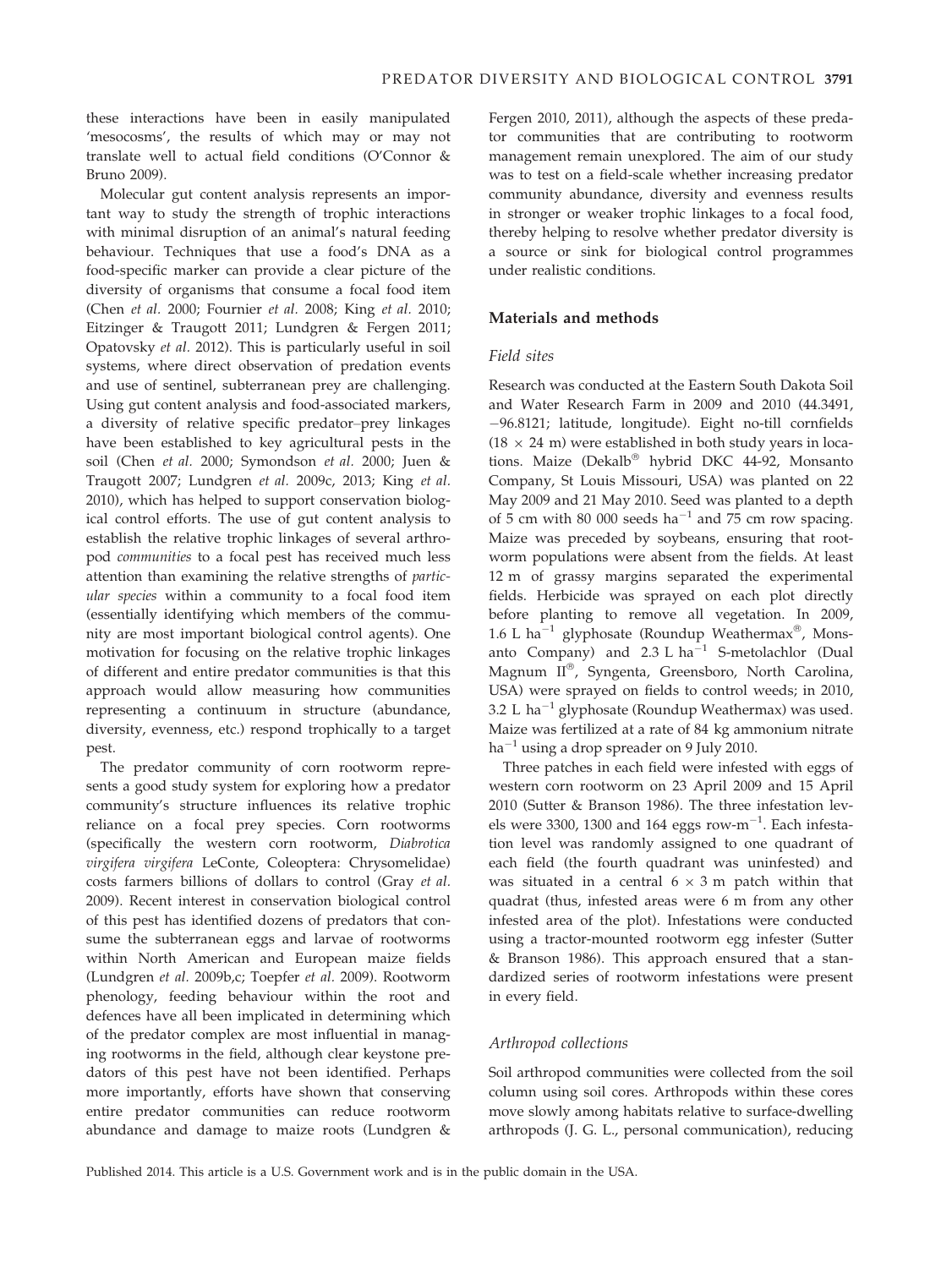interfield movement of the sampled communities. Soil cores were collected on nine dates in each of 2009 (28 April, 11 May, 28 May, 11 June, 25 June, 1 July, 7 July, 14 July and 21 July) and 2010 (28 April, 10 May, 24 May, 7 June, 16 June, 24 June, 1 July, 8 July and 15 July) that covered the time period when rootworm immatures were present in the field. On each sample date, 12 cores (10 cm diameter and 10 cm deep) were collected from the base of randomly selected maize plants each field (three cores from each quadrant of the field). Soil from the cores in a field was pooled, and arthropods were extracted from the soil cores into 75% ethanol using Berlese funnels. The arthropod community was separated into two groups; those specimens (excluding corn rootworms) that escaped the soil in the first 24 h following collection were frozen at  $-20$  °C until they could be processed for gut content analysis. The remaining specimens (extracted 2–7 d postcollection) were stored at room temperature for community analysis. Rootworm larvae were enumerated, and their head capsule widths and body lengths were recorded microscopically, thereby pinpointing their developmental stages (Hammack et al. 2003).

Predators were identified to the lowest taxonomic position possible for the samples whose guts were analysed. Exceptions were rove beetles (Coleoptera: Staphylinidae) that were grouped into three size categories, and spiders (Araneae), which were grouped at the ordinal level. Mites were excluded from the analysis. For the diversity analyses on the full community, ants, rove beetles and spiders were pooled at the Family (or Order) level because of a lack of taxonomic expertise. It is important to note that the diversity within these broader Family-level OTUs could vary differently from that of the overall community. For example, Staphylinidae (Balog et al. 2010) and spider (Uetz et al. 1999) communities in maize could each contain dozens of species. Much of the diversity found in the resulting communities was represented by Carabidae (17 of the 31 OTUs were carabids), a family which is represented by a wide range of feeding modes and diets. Furthermore, predator taxa were classified into chewing and fluid-feeding guilds based on author experience, relevant literature and discussions with experts in these groups.

## Gut content analysis

The guts of each predator collected in the soil cores during the first 24 h postcollection were analysed using qPCR and rootworm-specific primer sets. Each specimen was dipped in 10% sodium hypochlorite solution for 10 s and then water prior to DNA extraction. The guts of taxa longer than 1 cm were dissected microscopically with sterilized instruments to reduce clogging of

the extraction filters. It should be noted that preliminary trials showed that predators from collection vials with rootworm larvae did not have a significantly different detection level versus those predators from vials without rootworm larvae (J. G. L., unpublished data). DNA from individual specimens was extracted using DNEasy extraction kits for animal tissues (Qiagen, Valencia, CA) according to the kit instructions. Tissues were macerated in ATL buffer and incubated with proteinase K for 3 h. DNA extractions were then frozen at  $-20$  °C until they could be analysed. Primer sets (fwd: 5-TAGTT CCCTTAATAATTGGTGCTC-3; rev: 5-CCCCCTTTCTA CTATCCTTCTTA-3) that specifically amplify a 119-bp fragment of the COI and partial tRNA-Leu genes of Diabrotica virgifera virgifera have been developed, screened for target specificity and were applied to the current experiment (Lundgren et al. 2009c; Lundgren & Fergen 2011). Each sample was amplified on a qPCR thermocycler (MX3000P, Stratagene, La Jolla, California) in 25-µL reaction mixtures containing 12.5 µL 2  $\times$  SYBR Green I Master Mix (Qiagen), 1 µL of template DNA, 1  $\mu$ L each of forward and reverse primer sets (225  $\mu$ M concentration) and  $9.5 \mu L$  of PCR-grade water. The thermocycler programme used to amplify the rootworm DNA was 95 °C for 15 min, followed by 50 cycles of 94 °C for 15 s, 56 °C for 30 s and 72 °C for 30 s. Fluorescence was recorded at 492 nm (for SYBR Green) and 582 nm (for the ROX dye, used in verification of consistent reaction conditions) during the annealing step of each PCR cycle. Resulting fluorescence was adjusted manually to bring the baseline-corrected normalized fluorescence (dRn) just above background fluorescence for each plate. On each plate, five wells were devoted to positive controls (combined extractions from five third-instar rootworms), and three to no-template controls (i.e. PCR water). To verify amplicon identity, the melting temperature for each positive PCR product was determined by measuring the fluorescence continuously as the temperature was reduced from 95 $^{\circ}$  to 55  $^{\circ}$ C at a rate of 0.2  $^{\circ}$ C s<sup>-1</sup>. The proportion of specimens testing positive was determined for each field's community, as well as for each taxon in each field (pooled across the rootworm preimaginal development period).

#### Data analysis

The community metrics (e.g. the number of predators, diversity [H] and evenness [J]) were related to the proportion of predators positive for rootworm DNA for each field using linear regressions. The proportion of prey-positive chewing and sucking predators was correlated with their respective community abundance, diversities and evenness per field using linear regressions.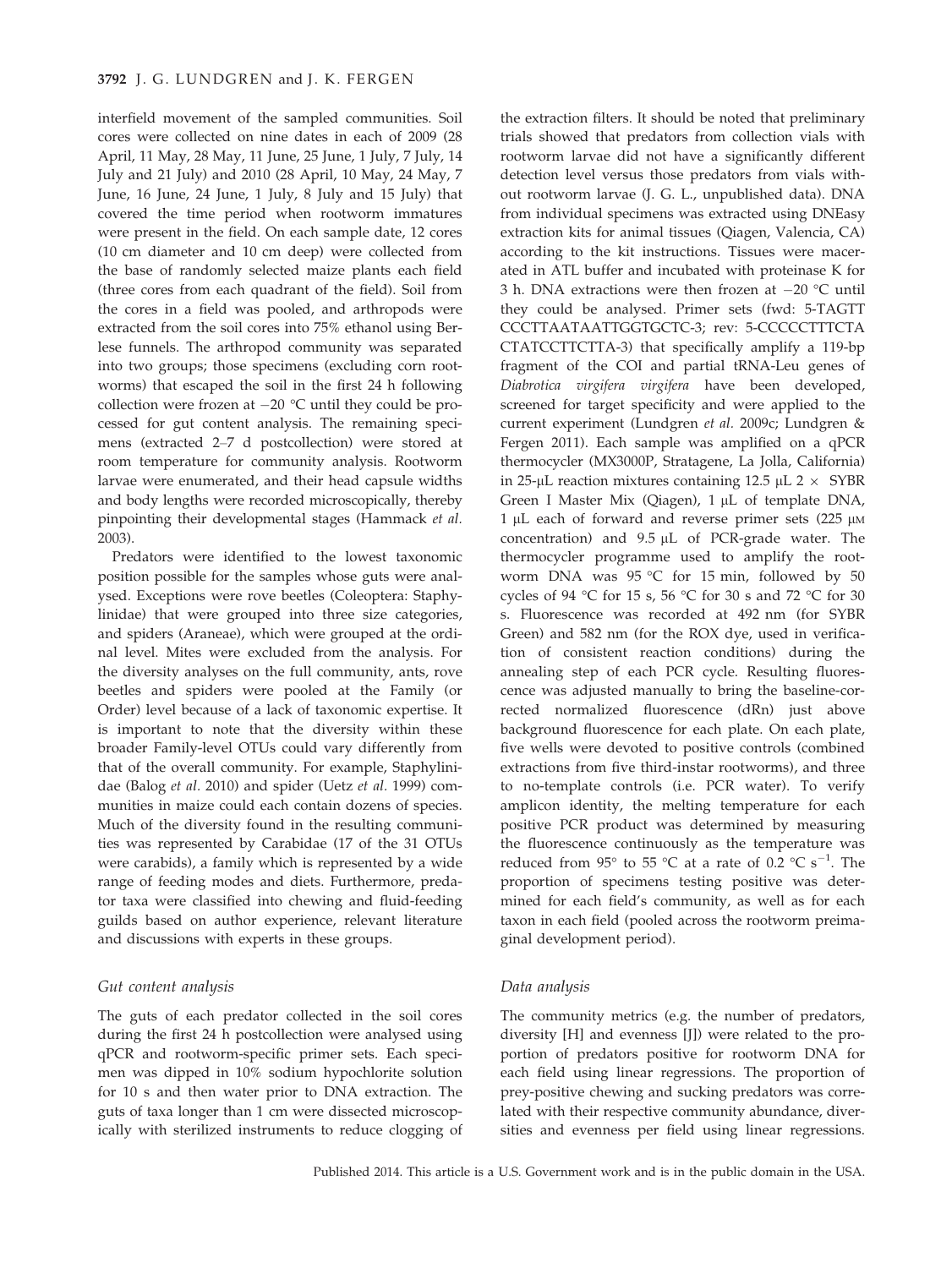Finally, relationships of community characteristics and trophic linkage strengths within specific predator taxa were compared with individual regressions. The effect of sample year on predator abundance, diversity and evenness per plot over the season was compared using independent ANOVAs. Within each year, the effect of sample dates on predator abundance, diversity and evenness per plot was compared using independent ANOVAs. All statistics were conducted with Systat 13 (Systat, Chicago, Illinois, USA).

#### Results

#### Arthropod community

Average  $\pm$  SEM (range) seasonal total first, second and third instars collected per plot were  $79.00 \pm 33.28$  $(0-524)$ , 6.5  $\pm$  2.11 (0-27) and 9.63  $\pm$  2.73 (0-34) larvae, respectively. Average total larvae per plot were  $95.13 \pm 35.77$  (8–565). All larvae had pupated by 28 July in both study years. An average total of  $20.13 \pm 4.97$ (1–69) adults were collected in emergence cages per plot.

For the diversity analysis, we grouped the predator community  $(N = 4352$  specimens) into 31 operational taxonomic units (OTUs; Table 1), with averages (SEM) of 251.19  $\pm$  24.66 specimens and 13.38  $\pm$  0.60 OTUs collected per plot. Of these, rove beetles  $(N = 1154)$ , ants  $(N = 875)$ , predatory beetle larvae (mostly carabids;  $N = 647$ ), japygids ( $N = 452$ ) and *Polyderis* ( $N = 278$ ) were the five most abundant taxa collected. Average diversity (Shannon H) and evenness (J) of these 16 communities were  $1.91 \pm 0.05$  and  $0.74 \pm 0.01$ , respectively. There were significantly more predators collected in 2009 than in 2010, and predator diversity and evenness were similar between years (predator abundance:  $F_{1,14} = 13.22$ ,  $P = 0.003$ ; Shannon index:  $F_{1,14} = 0.44$ ,  $P = 0.52$ ; evenness:  $F_{1,14} = 4.23$ ,  $P = 0.06$ ), thus reassuring that these experimental fields were independent in both space and time. Sample date within 2009 did not have a significant effect on predator abundance, diversity or evenness (predator abundance:  $F_{8,63} = 1.60$ ,  $P = 0.14$ ; Shannon index:  $F_{8,63} = 2.01$ ;  $P = 0.06$ ; evenness:  $F_{8,63} = 1.11$ ,  $P = 0.37$ ). In 2010, predator abundance and diversity varied significantly over the sample period (predator abundance:  $F_{8,63} = 7.02$ ,  $P < 0.001$ ;

Table 1 Mean  $\pm$  SEM predatory operational taxonomic units (OTUs) discovered in 16 no-till maize fields infested with eggs of corn rootworms, and used in community diversity analyses

| Order: Family             | Operational taxonomic unit      | Feeding style<br>$(C = \text{chewing},$<br>$F = fluid-feeding$ | Number of specimens<br>per plot |
|---------------------------|---------------------------------|----------------------------------------------------------------|---------------------------------|
| Chilopoda                 | Centipede                       | $\mathbf F$                                                    | $11.69 \pm 1.67$ (16)           |
| Myriapoda                 | Millipede                       | С                                                              | $7.85 \pm 2.05$ (7)             |
| Diplura: Japygidae        | Japygid                         | F                                                              | $28.25 \pm 4.20$ (16)           |
| Pseudoscorpionida         | Pseudoscorpion                  | $\mathbf F$                                                    | $8 \pm 0(1)$                    |
| Opiliones: Phalangiidae   | Phalangium opilio L.            | C                                                              | $1.33 \pm 0.14$ (3)             |
| Araneae                   | Spider                          | F                                                              | $9.19 \pm 1.52$ (16)            |
| Coleoptera                | Predatory beetle larvae         | F                                                              | $19.63 \pm 1.42$ (16)           |
| Coleoptera: Anthicidae    | Antlike flower beetle           | C                                                              | $1.75 \pm 0.24$ (4)             |
| Coleoptera: Carabidae     | Agonum placidum (Say)           | С                                                              | $1.6 \pm 0.22$ (5)              |
| Coleoptera: Carabidae     | Amara apricaria (Paykull)       | $\mathsf{C}$                                                   | $1.5 \pm 0.25$ (4)              |
| Coleoptera: Carabidae     | Anisodactylus discoideus Dejean | C                                                              | $3.2 \pm 0.62$ (5)              |
| Coleoptera: Carabidae     | Bembidion rapidum (LeConte)     | С                                                              | $1.50 \pm 0.14$ (4)             |
| Coleoptera: Carabidae     | Clivina impressefrons LeConte   | C                                                              | $3.42 \pm 0.43$ (12)            |
| Coleoptera: Carabidae     | Dischirius globulosus (Say)     | C                                                              | $1.67 \pm 0.14$ (3)             |
| Coleoptera: Carabidae     | Discoderus parallelus           | C                                                              | $1.33 \pm 0.14$ (3)             |
| Coleoptera: Carabidae     | Elaphropus sp.                  | C                                                              | $11.07 \pm 1.77$ (15)           |
| Coleoptera: Carabidae     | Polyderus sp.                   | $\mathsf{C}$                                                   | $17.38 \pm 3.30(16)$            |
| Coleoptera: Carabidae     | Stenolophus comma (Fabricius)   | C                                                              | $19.45 \pm 5.78$ (11)           |
| Coleoptera: Coccinellidae | Lady beetle larva               | F                                                              | $3 \pm 0.71$ (2)                |
| Coleoptera: Elateridae    | Click beetle                    | C                                                              | $1.25 \pm 0.13$ (4)             |
| Coleoptera: Staphylinidae | Rove beetle                     | C                                                              | $72.10 \pm 6.34$ (16)           |
| Hymenoptera: Formicidae   | Ant                             | F                                                              | $54.69 \pm 14.57$ (16)          |
| Orthoptera: Gryllidae     | Cricket                         | $\mathsf{C}$                                                   | $5.67 \pm 1.45$ (9)             |

Additional taxa collected were represented by fewer than 3 specimens (<0.1% of the community). These taxa were an unidentified heteropteran and the carabids Agonum lutulentum (Leconte), Bembidion quadrimaculatum Say, Discoderus parallelus (Haldeman), Harpalus herbivagus Say, Poecilus chalcites (Say), Stenolophus ochropezus (Say) and an unidentified harpaline teneral (Coleoptera: Carabidae).

Published 2014. This article is a U.S. Government work and is in the public domain in the USA.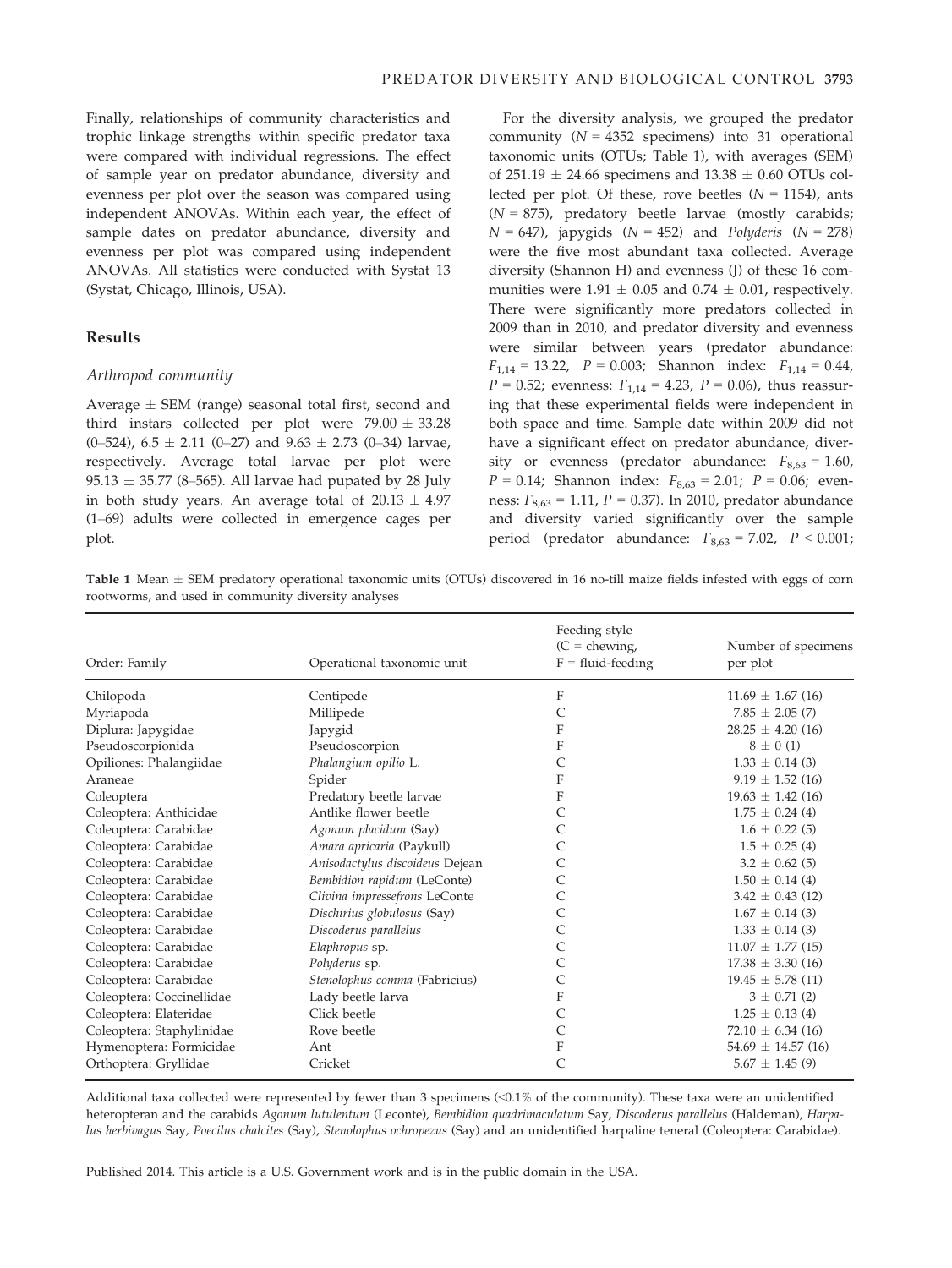Shannon index:  $F_{8,63} = 8.12$ ;  $P < 0.001$ ; Fig. S1, Supporting Information), but evenness was statistically consistent over the season ( $F_{8,63} = 1.83$ ,  $P = 0.09$ ).

Increasing plot-level prey abundance did not attract more diverse or more abundant predator communities. There was no relationship between pest larval abundance or third-instar abundance and predator abundance or diversity (Shannon H) in a plot (total larvae  $\times$  predator abundance:  $F_{1,14} = 1.06$ ,  $P = 0.32$ ; total larvae  $\times$  predator diversity:  $F_{1,14} = 0.49$ ,  $P = 0.50$ ; 3rd instar  $\times$  abundance:  $F_{1,14} = 2.56$ ,  $P = 0.13$ ; 3rd instar  $\times$  diversity:  $F_{1,14} = 0.40$ ,  $P = 0.54$ ).

#### Community-level predation metrics and diversity

A total of 1980 predator specimens were analysed for their consumption of rootworms, revealing an average frequency of consumption of  $5.88 \pm 0.69\%$  per plot by the predator communities. Predator abundance was positively associated with frequency of consumption of rootworm immatures  $(F_{1,14} = 6.17, P = 0.03;$  Fig. 1a). Although there was a positive association between predator diversity and the frequency of consumption of rootworms, this relationship was not significant ( $F_{1,14} = 2.74$ ,  $P = 0.12$ ; Fig. 1b). There was no relationship of the community's evenness and linkage strength to rootworms  $(F_{1,14} = 0.40, P = 0.89).$ 

Predator taxa within these communities responded differently towards rootworms as a result of increasing predator diversity (Table 2). Total predator abundance led to a significantly (or marginally significantly) higher frequency of rootworm consumption by Solenopsis subg. Diplorhoptrum, rove beetles >0.5 cm in length, Polyderus and Stenolophus comma (Table 2). Rootworm consumption by individual predator taxa was unaffected by community diversity and community evenness, although there was a marginally significant  $(P < 0.1)$  effect for japygids and predator diversity, and rove beetles (<0.5 cm in length) and species evenness.

## Feeding guilds and trophic connections to rootworms

The two feeding guilds examined in this study responded very differently to the community structures in the experimental fields. Based on our categorical assignments of predators, the chewing predator community was 1.5-fold more species-rich than the fluid-feeding component of the communities  $(8.19 \pm 0.62$  and  $5.19 \pm 0.10$  species per field), but fluid-feeding and chewing predators were similarly abundant predators  $(123.88 \pm 17.83$  versus  $127.31 \pm 12.04$  specimens per field) and diverse (H-values of  $1.33 \pm 0.04$  versus  $1.29 \pm 0.08$ ) in the fields examined. The two feeding guilds consumed rootworms with equivalent overall



Fig. 1 Predator abundance (a) but not diversity (b) affects the proportion of predators testing positive for the consumption of western corn rootworm DNA. Each datapoint represents the entire predator community from a separate maize field, and the linear relationship was significant ( $\alpha = 0.05$ ) for predator abundance, but not diversity. Additional statistics can be found in the text.

frequencies in the plots (6.32  $\pm$  1.30 and 6.63  $\pm$  1.02% of chewing and fluid-feeding predators tested positive for rootworm DNA). The trophic linkage of chewing predators to rootworms became stronger as the community became more diverse  $(F_{1,14} = 8.80, P = 0.01)$  and more even  $(F_{1,14} = 7.01, P = 0.02; Fig. 2)$ , but not as the community became more abundant  $(F_{1,14} = 0.87, P = 0.37)$ . In contrast, the trophic linkage of fluid-feeding predators was unaffected by the abundance, diversity or evenness of the fluid-feeding predator community (abundance:  $F_{1,14} = 0.32$ ,  $P = 0.58$ ; diversity:  $F_{1,14} = 0.82$ ,  $P = 0.38$ ; evenness:  $F_{1,14} = 0.84$ ,  $P = 0.37$ ).

#### Discussion

Abundance, diversity and evenness of a predator community often enhance its ability to respond to focal prey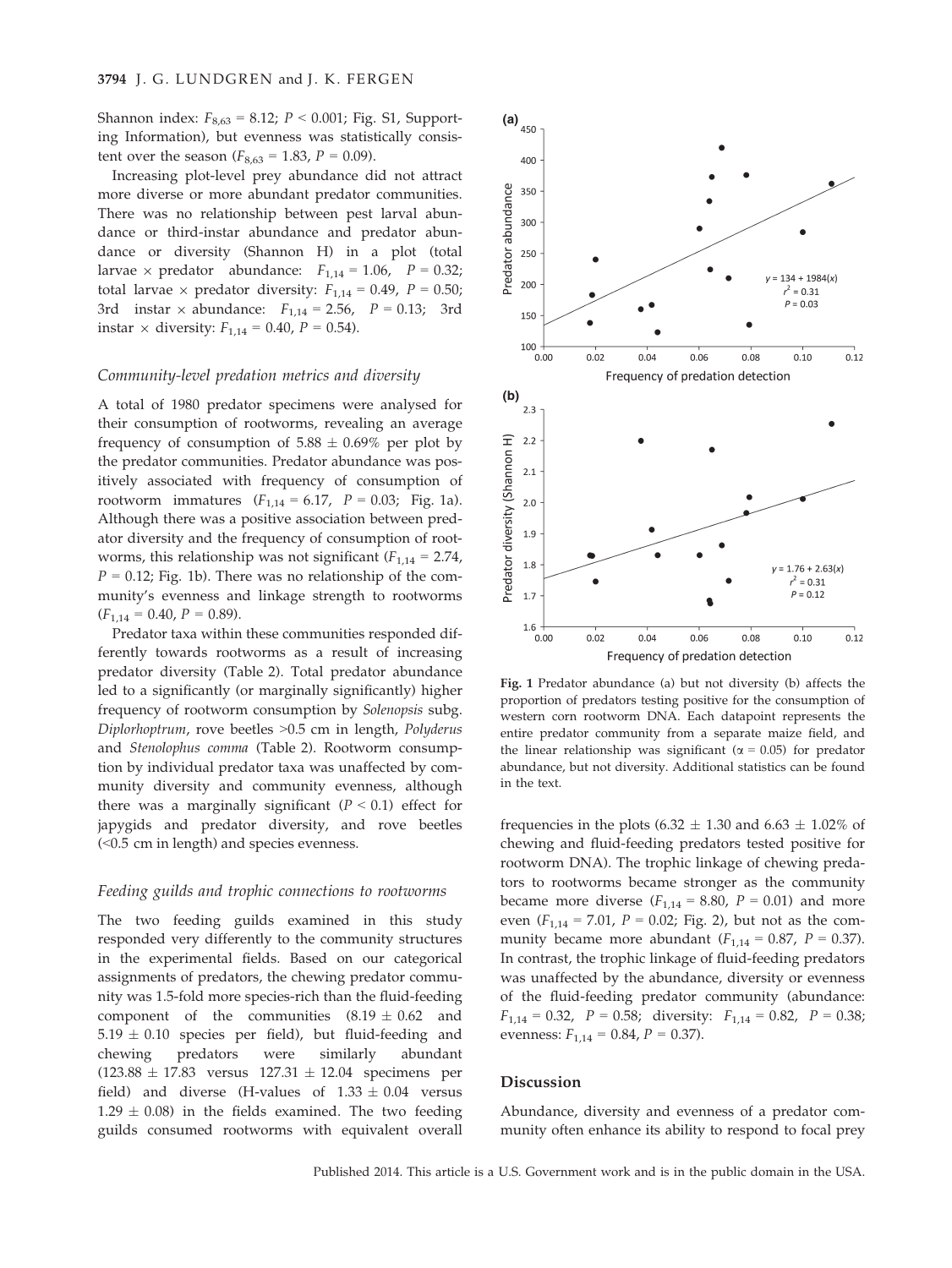Table 2 The effects of predator abundance, diversity and evenness on the proportion of individual predator taxa testing positive for DNA of western corn rootworms in their The effects of predator abundance, diversity and evenness on the proportion of individual predator taxa testing positive for DNA of western corn rootworms in their stomachs. Significant ( $\alpha$  = 0.05) results are highlighted in grey, and marginally significant ( $\alpha$  = 0.1) interactions are emboldened and italicized stomachs. Significant (a = 0.05) results are highlighted in grey, and marginally significant (a = 0.1) interactions are emboldened and italicized

|                     |                                | $F = fluid-feeding$<br>$(C =$ chewing:<br>Feeding style | (per n fields)<br>Sample size   | Abundance                            | Diversity                                                                                                                                                                                                                                                   | Evenness                                                                                                                             |
|---------------------|--------------------------------|---------------------------------------------------------|---------------------------------|--------------------------------------|-------------------------------------------------------------------------------------------------------------------------------------------------------------------------------------------------------------------------------------------------------------|--------------------------------------------------------------------------------------------------------------------------------------|
| <b>Chilopoda</b>    | Centipede morpho 1             |                                                         | 21 (10)                         | $F_{1,14} = 1.32, P = 0.27$          | $F_{1,14} = 0.07, P = 0.79$                                                                                                                                                                                                                                 | $F_{1,14} = 2.05, P = 0.17$                                                                                                          |
| Diplura             | apygidae                       |                                                         | 200 (16)                        | $F_{1,14} = 0.05, P = 0.84$          | $F_{1,14} = 3.76, P = 0.07$                                                                                                                                                                                                                                 | $F_{1,14} = 1.83, P = 0.20$                                                                                                          |
| <b>Coleoptera</b>   | Predatory beetle larvae        |                                                         | (16)<br>191                     | $F_{1,14} = 0.27, P = 0.61$          |                                                                                                                                                                                                                                                             |                                                                                                                                      |
| Col: Carabidae      | Clivina impressefrons          |                                                         | $19(8)$                         | $F_{1,14} = 0.24, P = 0.63$          | $\begin{array}{l} F_{1,14} < 0.01, \, P = 0.96 \\ F_{1,14} = 0.01, \, P = 0.94 \\ F_{1,14} = 0.30, \, P = 0.60 \\ F_{1,14} = 0.02, \, P = 0.91 \\ F_{1,14} = 2.78, \, P = 0.12 \\ F_{1,14} = 2.78, \, P = 0.12 \\ F_{1,14} = 0.04, \, P = 0.85 \end{array}$ |                                                                                                                                      |
| Col: Carabidae      | Elaphropus sp.                 |                                                         | (14)<br>$\overline{\mathbb{Z}}$ | $F_{1,14} = 0.86, P = 0.37$          |                                                                                                                                                                                                                                                             | $\begin{array}{l} F_{1,14}=1.15,\, P=0.30\\ F_{1,14}=0.44,\, P=0.52\\ F_{1,14}=0.13,\, P=0.73\\ F_{1,14}=2.77,\, P=0.12 \end{array}$ |
| Col: Carabidae      | Polyderus sp.                  |                                                         | 153 (15)                        | $F_{1,14} = 3.43, P = 0.09$          |                                                                                                                                                                                                                                                             |                                                                                                                                      |
| Col: Carabidae      | stenolophus comma              |                                                         | $\circledS$<br>50               | $F_{1,14} = 6.62, P = 0.02$          |                                                                                                                                                                                                                                                             | $F_{1,14} = 0.23, P = 0.64$                                                                                                          |
| Col.: Staphylinidae | Rove beetle (>1 cm)            | $\cup$ $\cup$ $\cup$                                    | $\odot$<br>13                   | $5.36, P = 0.04$<br>$F_{1,14}$ = $"$ |                                                                                                                                                                                                                                                             | $F_{1,14} = 1.74, P = 0.21$                                                                                                          |
| Col.: Staphylinidae | Rove beetle (0.5-1 cm)         |                                                         | 55 (14)                         | $F_{1,14} = 3.66, P = 0.08$          | $F_{1,14} = 0.08, P = 0.78$                                                                                                                                                                                                                                 | $F_{1,14} = 1.34, P = 0.27$                                                                                                          |
| Col.: Staphylinidae | Rove beetle (<0.5 cm)          | U U                                                     | 716 (16)                        | $F_{1,14} = 0.99, P = 0.34$          | $F_{1,14} = 0.97, P = 0.34$                                                                                                                                                                                                                                 | $F_{1,14} = 3.72, P = 0.07$                                                                                                          |
| Hymenoptera:        | Ponera pennsylvanicus          |                                                         | (15)<br>94                      | $F_{1,14} = 0.91, P = 0.36$          | $F_{1,14} = 1.87, P = 0.19$                                                                                                                                                                                                                                 | $F_{1,14}$ < 0.01, $P = 0.95$                                                                                                        |
| Formicidae          |                                |                                                         |                                 |                                      |                                                                                                                                                                                                                                                             |                                                                                                                                      |
| Hym.: Formicidae    | Fornica sp.                    |                                                         | 177 (7)                         | $F_{1,14} = 0.64, P = 0.44$          |                                                                                                                                                                                                                                                             | $F_{1,14} = 0.60, P = 0.45$                                                                                                          |
| Hym: Formicidae     | Solenopsis subg. Diplorhoptrum |                                                         | 50(6)                           | $F_{1,14} = 8.37, P = 0.01$          | $\begin{aligned} F_{1,14} &= 0.14, \, P = 0.71 \\ F_{1,14} &= 0.15, \, P = 0.71 \end{aligned}$                                                                                                                                                              | $F_{1,14} = 2.60, P = 0.13$                                                                                                          |
|                     |                                |                                                         |                                 |                                      |                                                                                                                                                                                                                                                             |                                                                                                                                      |



Fig. 2 Predator diversity (Shannon H) and evenness (J) affect the linkage strength of chewing predators and western corn rootworms. Linkage strength refers to the frequency of detection of rootworm DNA with predator guts. Each datapoint represents the component of the predator community with chewing mouthparts in a separate maize field. Both linear relationships are significant ( $\alpha$  = 0.05), and additional statistics can be found in the text.

(Douglass et al. 2008; Crowder et al. 2010; Lundgren & Fergen 2011). Our data support this notion by clearly showing that trophic linkages of a predator community to a target prey species are either unaffected or enhanced (but never negatively affected) as the diversity, evenness and abundance of the predator community increase. Within these overall predator communities, the relationships between the frequency with which individual taxa ate rootworms and the abundance, diversity and evenness were seldom strong (only 3 of 39 interactions were significant, and these significant taxa were captured in fewer than half of the fields; Table 2). In other words, the correlations between predator abundance, diversity and evenness and the trophic behaviour of the overall predator community was not driven by strong interactions in the feeding behaviour of individual predator species, but rather the predator species had an additive response in their consumption of rootworms that correlated with community patterns. Several aspects of the implementation of this experiment may have affected the observed outcomes. For example, although we focused on predators within the soil column (rather than those on the soil surface which arguably have higher mobility) and enclosed each field with a grass buffer strip, interfield movement of predators may have affected the relative abundance of specific taxa in our study. Also, different predator taxa, or even individuals within a taxon, digest food at different rates and could have affected the frequency of food DNA detection. By using a relatively large sample size (nearly 2000 predators were analysed) and examining

Published 2014. This article is a U.S. Government work and is in the public domain in the USA.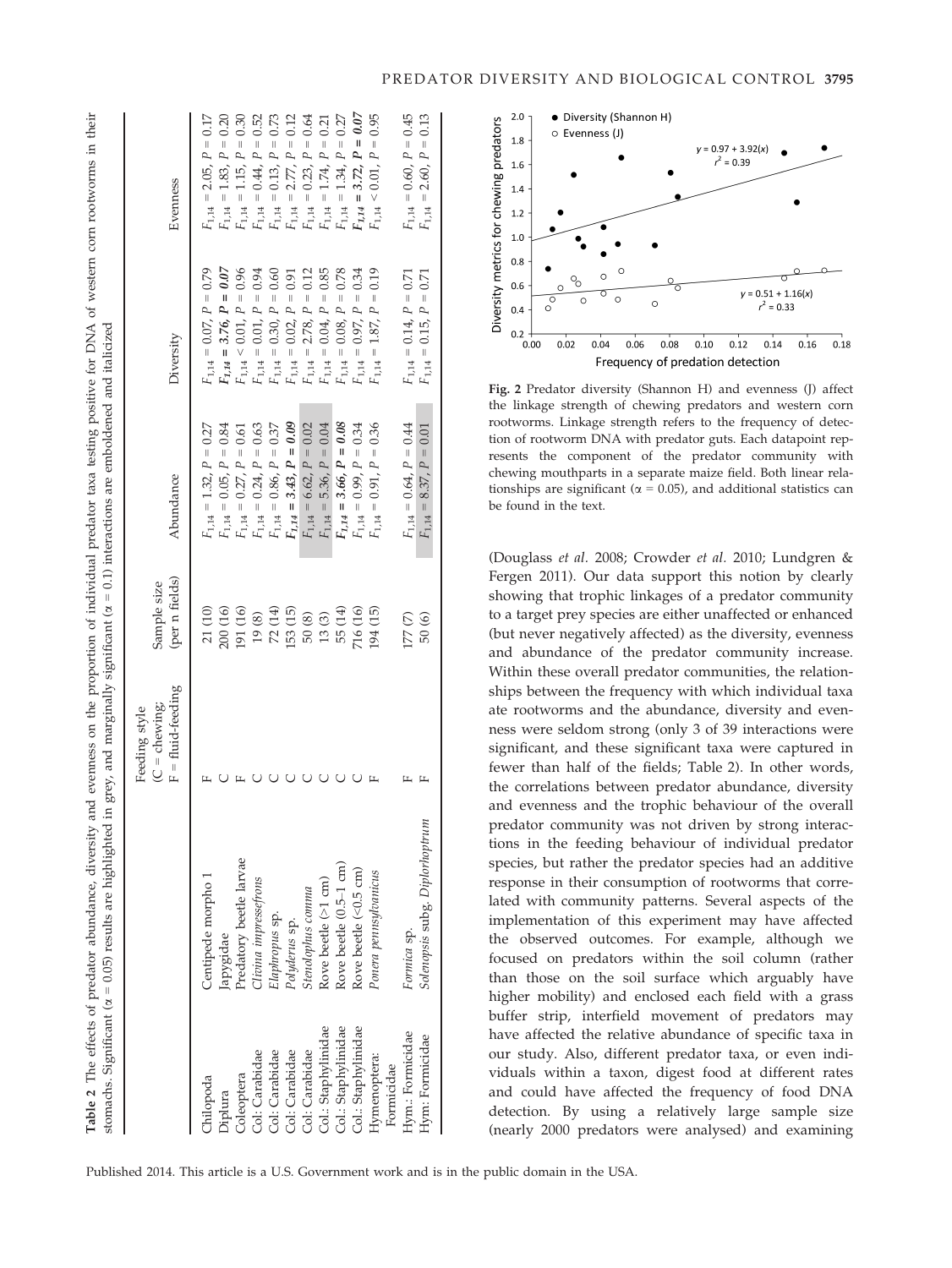entire predator communities that each represents a continuum of digestion efficiencies, we overcame spurious results driven by particularly strong or weak signatures of individual predators. Despite these potential shortcomings of the approaches used, our data support the idea that conservation programmes should focus on abundant and diverse predator communities that can dynamically respond to shifting conditions in target prey, rather than focusing on conserving specific predator species within a habitat.

It is important to note that this experiment did not measure a positive aggregation response of predators to increasing rootworm densities. Thus, the most abundant and diverse predator communities were not associated with the most abundant pest populations, which would render our conclusions misleading. Rather, we believe that the increasing trophic linkage (or functional response) to the pest by the endemic community of predators is the result of increasing food limitation and greater niche complementarity in the more abundant and diverse predator communities rather than a numerical response to prey density. Predators were free to immigrate and emigrate from the study systems as necessary to accommodate resource needs. This suggests that predators within the soil column may shift their diet to fully exploit local resources rather than move to an area with higher quality or more preferred prey (Lundgren & Harwood 2012).

Our observations on the interactions of predator feeding behaviour and community characteristics were particularly true when we considered the relative effectiveness of a prey's defence against different predator feeding guilds within the community. We hypothesize that rootworm prey are unpreferred by the predator community and that predator abundance and diversity help to force members of this predator community to include rootworms as part of their diet. As a predator community becomes more abundant, it is feasible that preferred prey will often become exploited, and they will rely more on less preferred food (Griffin et al. 2008; Griffiths et al. 2008). Furthermore, as a predator community diversifies, the number of dietary niches of this community might be predicted to expand to include prey species less preferred by a more taxonomically constricted predator community (Tilman et al. 1997; Loreau 1998; Wilby et al. 2005; Finke & Snyder 2010). This could also include intraguild prey, which is theorized to detract from predation on a target food. Rootworm larvae are hidden within maize roots during much of their lives (Moeser & Hibbard 2005) and have an antipredator hemolymph defence (Lundgren et al. 2009a, 2010); both traits restrict predator exposure to and preferences for rootworms. Specifically, fluid-feeding, or sucking,

predators are less inhibited by the rootworm's defence than chewing predators are (Lundgren et al. 2009c, 2010). Gut content analysis of the predator community revealed that more abundant predator communities had a stronger trophic linkage to rootworms than less abundant communities (Fig. 1), which is in line with the hypothesis that predator abundance shifts predator reliance to this less preferred prey. When we examined these two feeding guilds separately, rootworm consumption by fluid-feeding predators was entirely unaffected by predator diversity or abundance, potentially because this prey is relatively preferred by sucking predators compared with chewing predators. In stark contrast, both diversity and evenness of the chewing predator community were strongly and positively correlated with the frequency at which the chewing predator community consumed rootworms (Fig. 2), suggesting that less diverse communities are preferentially eating foods other than rootworms. All of this is to say that predator community abundance and diversity may be particularly important to consider when implementing conservation biological control programmes of cryptic or defended prey items, which include many pests (Finke & Snyder 2010).

All of this begs the question of whether the increases in consumption frequency by more abundant and diverse communities observed in this study are meaningful for biological control of this important pest. While we cannot draw conclusions on this question from the given data set, some insight can be gained from other recent work where gut content analysis was used to study predator communities of the rootworm. Here, frequency of rootworm consumption based on gut content analysis effectively measured the diversity of predators relying on a target food item (Lundgren et al. 2009b,c; Lundgren & Fergen 2011). However, frequency of detection on its own did not scale well with predation rates on sentinel rootworm larvae, or reductions in rootworm populations or damage to maize roots. Combining frequency of detection with the quantity of rootworm DNA found in the predator stomach to generate a predation index was significantly associated with thirdinstar rootworm populations and root damage (Lundgren & Fergen 2011). Nevertheless, traditional PCR, not qPCR, remains the tool used by nearly all published literature to establish trophic interactions to a focal pest. To conclude, although trophic interaction strength of the predator community increased with predator abundance and diversity, additional work on how predator diversity scales with other metrics of predator efficacy (e.g. prey removal rates, prey population levels, pest damage) would help to strengthen the case for increasing predator diversity in cropland.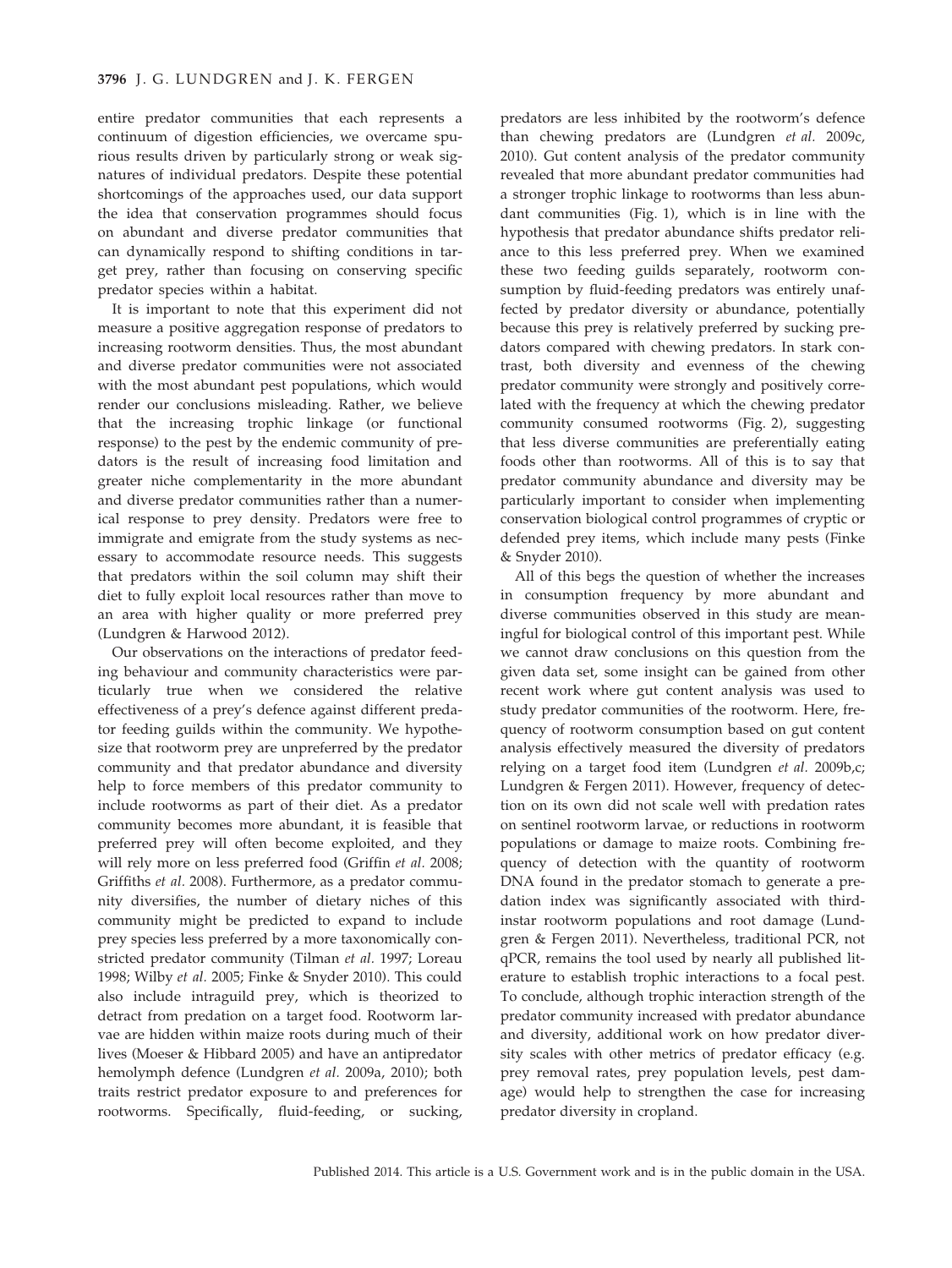## Acknowledgements

We thank Michael Bredeson, Mallory Johnson, Chloe Kruse, Michael Seagraves and Ryan Schmid for field assistance. Chris Nelson helped manage the cropland. We also thank Drs. James Harwood and Bill Symondson for editing this special issue of Molecular Ecology and providing the opportunity to share this research. Mention of proprietary products does not constitute endorsement by the USDA.

## References

- Balog A, Kiss J, Szekeres D, Szenasi A, Marko V (2010) Rove beetles (Coleoptera: Staphylinidae) communities in transgenic Bt (MON810) and near isogenic maize. Crop Protection, 29, 567–571.
- Cardinale BJ, Srivastava DS, Duffy JE et al. (2006) Effects of biodiversity on the functioning of trophic groups and ecosystems. Nature, 443, 989–992.
- Chen Y, Giles KL, Payton ME, Greenstone MH (2000) Identifying key cereal aphid predators by molecular gut analysis. Molecular Ecology, 9, 1887–1898.
- Crowder DW, Northfield TD, Strand MR, Snyder WE (2010) Organic agriculture promotes evenness and natural pest control. Nature, 466, 109–112.
- De Clercq P, Mason P, Babendreier D (2011) Benefits and risks of exotic biological control agents. BioControl, 56, 681–698.
- Douglass JG, Duffy JE, Bruno JF (2008) Herbivore and predator diversity interactively affect ecosystem properties in an experimental marine community. Ecology Letters, 11, 598–608.
- Eitzinger B, Traugott M (2011) Which prey sustains coldadapted invertebrate generalist predators in arable land? Examining prey choices by molecular gut-content analysis. Journal of Applied Ecology, 48, 591–599.
- Ferguson KI, Stiling P (1996) Non-additive effects of multiple natural enemies on aphid populations. Oecologia, 108, 375–379.
- Finke DL, Denno RF (2004) Predator diversity dampens trophic cascades. Nature, 429, 407–410.
- Finke DL, Snyder WE (2010) Conserving the benefits of predator biodiversity. Biological Conservation, 143, 2260–2269.
- Fournier V, Hagler JR, Daane K, de Leon J, Groves R (2008) Identifying the predator complex of Homalodisca vitripennis (Hemiptera: Cicadellidae): a comparative study of the efficacy of an ELISA and PCR gut content assay. Oecologia, 157, 629–640.
- Gray ME, Sappington TW, Miller NJ, Moeser J, Bohn MO (2009) Adaptation and invasiveness of western corn rootworm: intensifying research on a worsening pest. Annual Review of Entomology, 54, 303–321.
- Griffin JN, Silliman BR (2011) Predator diversity stabilizes and strengthens trophic control of a keystone grazer. Biology Letters, 7, 79–82.
- Griffin JN, de la Haye KL, Hawkins SJ, Thompson RC, Jenkins SR (2008) Predator diversity and ecosystem functioning: density modifies the effect of resource partitioning. Ecology, 89, 298–305.
- Griffiths GJK, Wilby A, Crawley MJ, Thomas MB (2008) Density-dependent effects of predator species-richness in diversity-function studies. Ecology, 89, 2986–2993.
- Hammack L, Ellsbury MM, Roehrdanz RL, Pikul JL Jr (2003) Larval sampling and instar determination in field populations of northern and western corn rootworm (Coleoptera: Chrysomelidae). Journal of Economic Entomology, 96, 1153–1159.
- Hooper DU, Chapin FS III, Ewel JJ et al. (2005) Effects of biodiversity on ecosystem functioning: a consensus of current knowledge. Ecological Monographs, 75, 3–35.
- Jonsson M, Johansson F, Karlsson C, Brodin T (2007) Intermediate predator impact on consumers weakens with increasing predator diversity in the presence of a top-predator. Acta Oecologica, 31, 79–85.
- Juen A, Traugott M (2007) Revealing species-specific trophic links in soil food webs: molecular identification of scarab predators. Molecular Ecology, 16, 1545–1557.
- King RA, Vaughan IP, Bell JR, Bohan DA, Symondson WOC (2010) Prey choice by carabid beetles feeding on an earthworm community analysed using species- and lineage-specific PCR primers. Molecular Ecology, 19, 1721–1732.
- Kumar P, Brondizio E, Gatzweiler F et al. (2013) The economics of ecosystem services: from local analysis to national policies. Current Opinion in Environmental Sustainability, 5, 78–86.
- Landis DA, Gardiner MM, van der Werf W, Swinton SM (2008) Increasing corn for biofuel production reduces biocontrol services in agricultural landscapes. Proceedings of the National Academy of Sciences, 105, 20552–20557.
- Loreau M (1998) Biodiversity and ecosystem functioning: a mechanistic model. Proceedings of the National Academy of Sciences of the USA, 95, 5632–5636.
- Losey JE, Vaughan M (2006) The economic value of ecological services provided by insects. BioScience, 56, 311-323.
- Lundgren JG, Fergen JK (2010) The effects of a winter cover crop on Diabrotica virgifera (Coleoptera: Chrysomelidae) populations and beneficial arthropod communities in no-till maize. Environmental Entomology, 39, 1816–1828.
- Lundgren JG, Fergen JK (2011) Enhancing predation of a subterranean insect pest: a conservation benefit of winter vegetation in agroecosystems. Applied Soil Ecology, 51, 9-16.
- Lundgren JG, Harwood JD (2012) Functional responses to food diversity: the effect of seed availability on the feeding behavior of facultative granivores. Journal of Entomological Science, 47, 160–176.
- Lundgren JG, Haye T, Toepfer S, Kuhlmann U (2009a) A multi-faceted hemolymph defense against predation in Diabrotica virgifera virgifera larvae. Biocontrol Science and Technology, 19, 871–880.
- Lundgren JG, Nichols S, Prischmann DA, Ellsbury MM (2009b) Seasonal and diel activity patterns of generalist predators associated with Diabrotica virgifera immatures (Coleoptera: Chrysomelidae). Biocontrol Science and Technology, 19, 327–333.
- Lundgren JG, Prischmann DA, Ellsbury MM (2009c) Analysis of the predator community of a subterranean herbivorous insect based on polymerase chain reaction. Ecological Applications, 19, 2157–2166.
- Lundgren JG, Toepfer S, Haye T, Kuhlmann U (2010) Hemolymph defence in an invasive herbivore: its breadth of effectiveness against predators. Journal of Applied Entomology, 134, 439–448.
- Lundgren JG, Saska P, Honěk A (2013) Molecular approach to describing a seed-based food web: the post-dispersal granivore community of an invasive plant. Ecology and Evolution, 3, 1642–1652.

Published 2014. This article is a U.S. Government work and is in the public domain in the USA.